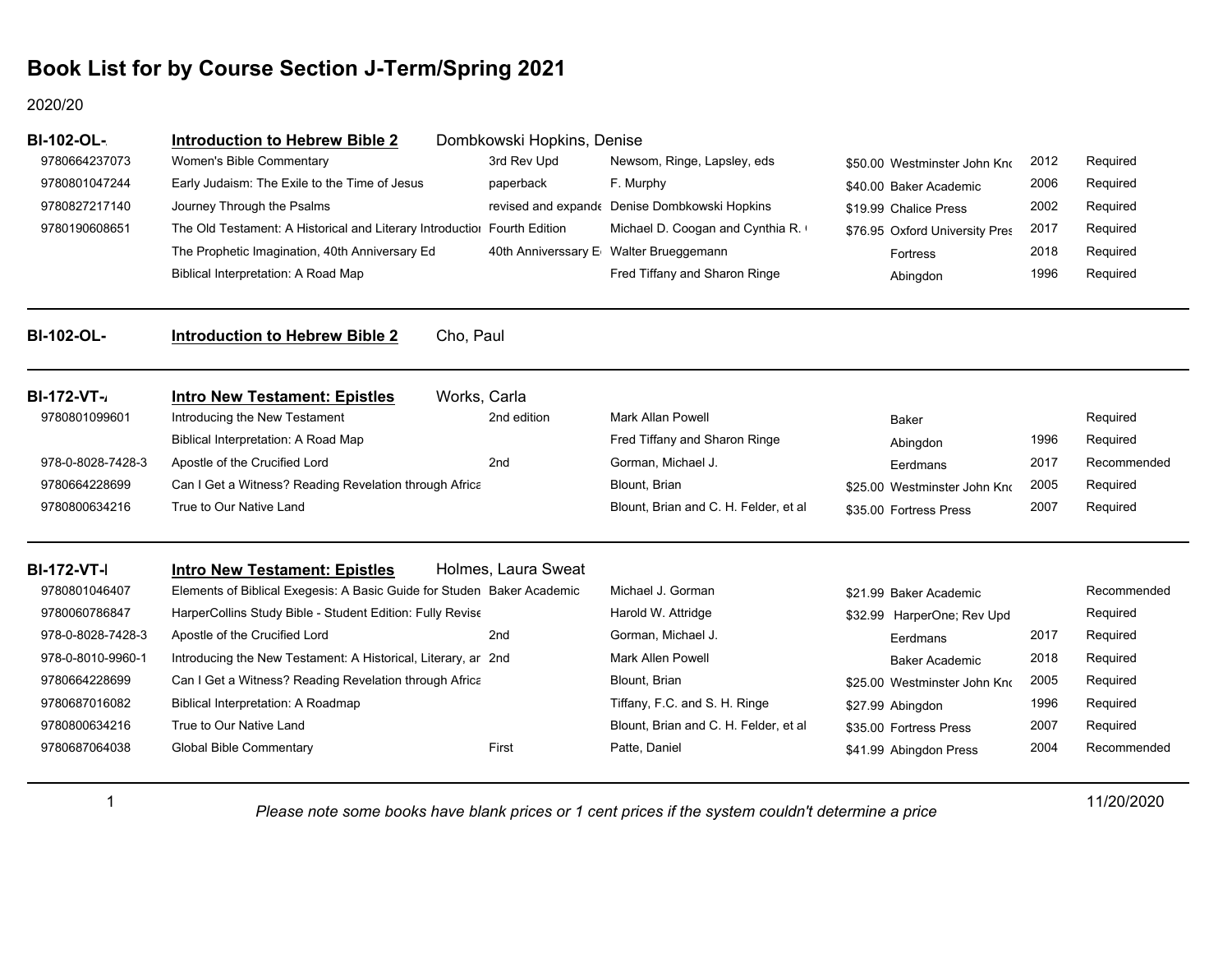#### 2020/20

| <b>BI-212-VT</b>                                    | <b>Biblical Hebrew 2</b>                                                                                        | Brown, Katherine Elizabeth |                                                                                                       |                                    |              |                      |
|-----------------------------------------------------|-----------------------------------------------------------------------------------------------------------------|----------------------------|-------------------------------------------------------------------------------------------------------|------------------------------------|--------------|----------------------|
| <b>BI-338-VT</b><br>9780465087303<br>978-1628371451 | <b>Trauma + the Bible</b><br>Trauma and Recovery: The Aftermath of Violence<br>Bible Through the Lens of Trauma | Cho, Paul<br>14th ed       | Judith Herman<br>Boarse, Elizabeth and Christopher F                                                  | \$10.05 Basic Books<br>\$31.00 SBL | 1997<br>2016 | Required<br>Required |
|                                                     |                                                                                                                 |                            |                                                                                                       |                                    |              |                      |
| <b>BI-371-VT</b>                                    | <b>New Testament Exegesis: Mark</b>                                                                             | Holmes, Laura Sweat        |                                                                                                       |                                    |              |                      |
| 9781573120777                                       | Mark: Smyth & Helwys Bible Commentary                                                                           |                            | R. Alan Culpepper                                                                                     | \$60.00 Smyth & Helwys             | 2007         | Recommended          |
| 978-0-8146-1856-1                                   | A Costly Freedom: A Theological Reading of Mark's Gos                                                           |                            | <b>Brendan Byrne</b>                                                                                  | <b>Liturgical Press</b>            | 2008         | Required             |
| 1-57075-171-4                                       | Go Preach! Mark's Kingdom Message and the Black Chi                                                             |                            | Brian K. Blount                                                                                       | Orbis Books                        | 1998         | Required             |
| 978-1-60258-247-7                                   | Mark's Jesus: Characterization as Narrative Christology                                                         |                            | Elizabeth Struthers Malbon                                                                            | Baylor                             | 2009         | Required             |
| <b>BI-417-OL</b>                                    | <b>OT Exegesis: Psalms</b>                                                                                      | Dombkowski Hopkins, Denise |                                                                                                       |                                    |              |                      |
| <b>BI-449-VT</b>                                    | NT Exegesis: 1+2 Corinthians                                                                                    | Works, Carla               |                                                                                                       |                                    |              |                      |
| 9780664234409                                       | <b>First Corinthians: Interpretation</b>                                                                        |                            | Richard B. Hays                                                                                       | \$30.00 Westminster John Kno       | 2011         | Required             |
| 978-0-664-23941-1                                   | Invasion of the Dead: Preaching Resurrection                                                                    |                            | Brian K. Blount                                                                                       | \$22.00 Westminster John Kno       | 2014         | Required             |
| <b>CF-131-VT</b>                                    | <b>Teaching the Bible</b>                                                                                       | Peck-McClain, Emily        |                                                                                                       |                                    |              |                      |
| 9780664501488                                       | The Art of Teaching the Bible                                                                                   |                            | <b>Christine Eaton Blair</b>                                                                          | \$15.30 Geneva Press               | 2001         | Required             |
| 9780687410842                                       | Teaching the Bible to Adults and Youth                                                                          | rev upd su                 | Dick Murray                                                                                           | \$18.00 Abingdon Press             | 1993         | Recommended          |
| 9780800625016                                       | Stony the Road We Trod: African American Biblical Inter                                                         |                            | Cain Hope Felder                                                                                      | \$22.50 Fortress Press             |              | Recommended          |
| 978-1532634789                                      | Arm in Arm with Adolescent Girls: Educating Into the Ne                                                         |                            | Emily A. Peck-McClain                                                                                 | \$21.00 Pickwick                   | 2018         | Required             |
| 9780807010297                                       | Jesus and the Disinherited                                                                                      |                            | <b>Howard Thurman</b>                                                                                 | \$16.00 Beacon Press               | 1996         | Recommended          |
| 978-1513804125                                      | The God Who Sees                                                                                                |                            | Karen Gonzalez                                                                                        | Herald                             | 2019         | Required             |
| 9780060638405                                       | Teaching and Religious Imagination                                                                              | First paperback            | Maria Harris                                                                                          | Harper One                         | 1991         | Required             |
| $\overline{2}$                                      |                                                                                                                 |                            | Disson pate come books bous blogic priese or disording para if the customers uldult determine a prise |                                    |              | 11/20/2020           |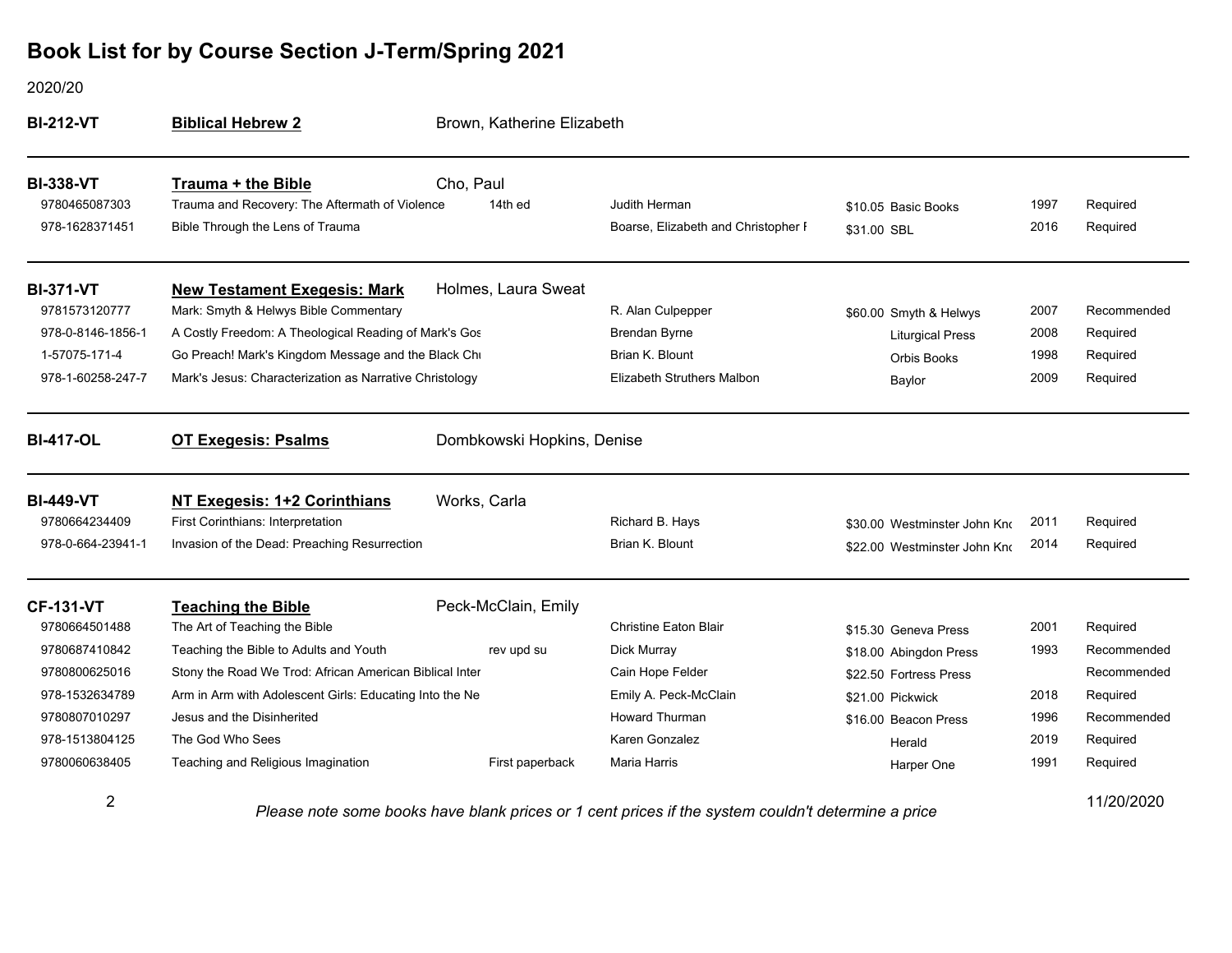**Churches Minstry W-Childrn-Fam** Campbell, Gina Gilland

| 2020/20        |                                    |                               |                      |      |             |
|----------------|------------------------------------|-------------------------------|----------------------|------|-------------|
| 978-1501832468 | Reset the Heart                    | Mai-Ahn Le Tran               | Abingdon             | 2017 | Required    |
| 978-1630884307 | <b>Teaching Biblical Faith</b>     | Jack Seymour                  | Abingdon             | 2015 | Required    |
| 978-0827236431 | Teaching the Bible in Church       | John Bracke and Karen Tye     | <b>Chalice Press</b> | 2003 | Required    |
| 978-0385473071 | The Return of the Prodigal Son     | Henri Nouwen                  | Image                | 1994 | Recommended |
| 9780687016082  | Biblical Interpretation: A Roadmap | Tiffany, F.C. and S. H. Ringe | \$27.99 Abingdon     | 1996 | Recommended |
|                |                                    |                               |                      |      |             |
|                |                                    |                               |                      |      |             |

| <b>CF-142-JT</b> | <b>Enviromental Justice + the You</b>                                                                                                                    | Rosen, Carolyn               |                                   |                                 |      |             |
|------------------|----------------------------------------------------------------------------------------------------------------------------------------------------------|------------------------------|-----------------------------------|---------------------------------|------|-------------|
| 0295743697       | Environmental Justice in Postwar America                                                                                                                 |                              | Christopher Wells.                | \$24.00 University of Washing   | 2018 | Required    |
| 1479861782       | Toxic Communities: Environmental Racism, Industrial Po                                                                                                   |                              | Taylor, Dorcetta A                | \$26.99 NYU Press               | 2014 | Required    |
| 9781631494536    | The Color of Law: A Forgotten History of How Our Gove                                                                                                    |                              | <b>Richard Rothstein</b>          | \$17.95 Norton                  | 2017 | Required    |
| 0807028363       | As Long as Grass Grows: The Indigenous Fight for Envi<br>Gilio-Whitaker, Dina<br>Beyond Stewardship: New Approaches to Creation Care<br>Warners and Heun | \$15.94 Beacon Press         | 2019                              | Required                        |      |             |
| 1937555380       |                                                                                                                                                          | \$17.99 Calvin College Press | 2019                              | Required                        |      |             |
| 1439916675       | Latinex Environmentalisms: Place, Justice and the Deco                                                                                                   |                              | Sarah D. Wald, David J Vazquez et | \$39.95 Temple University Pre   | 2019 | Required    |
| 0316509442       | A Terrible Things to Waste                                                                                                                               |                              | Washington, Harriet A             | \$15.99 Hatchette               | 2019 | Required    |
| <b>CF-205-VT</b> | <b>Spiritual Gifts for the Contmp</b>                                                                                                                    | Thomas, Arthur D.            |                                   |                                 |      |             |
| 9780800791087    | Discover Your God Given Gifts                                                                                                                            | Revised                      | Fortune. Don and Katie Fortune    | \$15.99 ChosenBooks             | 2009 | Required    |
| 1414103360       | Spiritual Gifts: Their Purpose & Power                                                                                                                   |                              | Carraway, Bryan                   | \$15.97 Wine Press Publishing   | 2005 | Required    |
| 9780800798369    | Your Spiritual Gifts Can Help Your Church Grow                                                                                                           |                              | C. Peter Wagner                   | \$14.51 Chosen Books            | 2012 | Required    |
| <b>CF-207-JT</b> | <b>Prayer in the Early Church</b>                                                                                                                        | Petrin, Anna Adams           |                                   |                                 |      |             |
| 9781878009593    | Two Ways of Praying                                                                                                                                      | <b>Revised Edition</b>       | Paul F. Bradshaw                  | \$19.95 OSL Publications        | 2008 | Required    |
| 9780879079444    | The Name of Jesus (Cistercian Studies)                                                                                                                   |                              | Irénée Hausherr SJ                | \$26.65 Cistercian Publications | 1978 | Recommended |
| 9780879079598    | The Sayings of the Desert Fathers: The Alphabetical Co.                                                                                                  |                              | Benedicta Ward                    | \$12.98 Liturgical Press        | 1984 | Required    |

3

**CF-136-**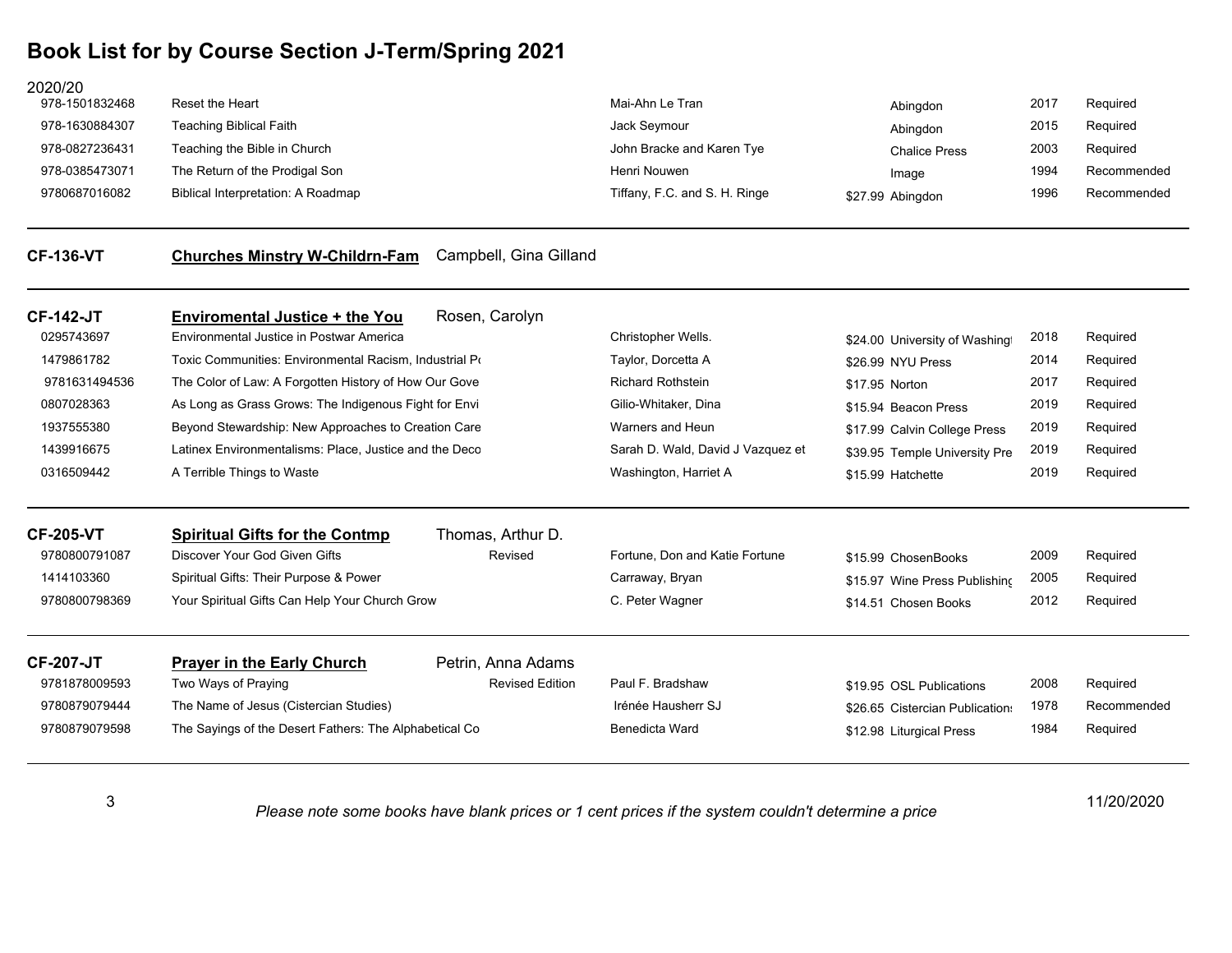#### 2020/20**CH-102-OL Church Hist: Reformatn-Present** Harrell, Charles L. **CH-102-Church Hist: Reformatn-Present** <u>t</u> Danker, Ryan **CH-280-0 WesleWesley in Context** Danker, Ryan **CH-313-OLWomen Early + Medieval Christi Estes, James Andrew CM-129-JT PlantinPlanting New Faith Communities** Nixon, Paul **CM-136-VT Ldrsh p + Admin for Small Chch** Parks, Lewis A. 9780687646432Administration in the Small Membership Church **John H. Tyson** John H. Tyson \$15.00 Abingdon Press 2007 Required 9781422157978HBR's 10 Must Reads on Leadership **Harvard Business Review** \$24.95 Harvard Business Rev<sup>2011</sup> Required 9781426703027Church Leadership: Vision, Team, Culture, Integrity Revised Lovett H. Weems, Jr. \$18.99 Abingdon 2010 Required 9780664265991Part-Time Is Plenty: Thriving Without Full-Time Clergy First G. Jeffrey MacDonald Westminster John Known C. Jeffrey MacDonald 2020 Required 9781501827327Small on Purpose: Life In a Significant Church **Lewis A. Parks** Lewis A. Parks **Abingdon** 2017 Required **CM-139-OL Be ginnin g Min in New Settin g** Weems, Lovett H. 9780817016418Leading Your African American Church Through Pastora **Ralph C. Watkins Ralph C. Watkins** \$16.00 Judson Pr 2010 Required 9781501810411The Changeover Zone: Successful Pastoral Transitions The State of Lim Ozier and Jim Griffith The State 1.64 Abingdon Press 2016 Required 9780664264345Loving and Leaving a Church **Barbara Melosh Barbara Melosh** \$13.00 Westminster John Knr and Pequired **CM-146-JT Race, Reli gion + Resistance** Lee, Asa J. 9780310113607The Color of Compromise: The Truth about the America 1 Jemar Tisby \$19.00 Zondervan 2020 Required 9780807007419The Third Reconstruction: How a Moral Movement is Ov 1 William J Barber II \$16.00 Beacon Press 2016 Recommended 411/20/2020 *Please note some books have blank prices or 1 cent prices if the system couldn't determine a price*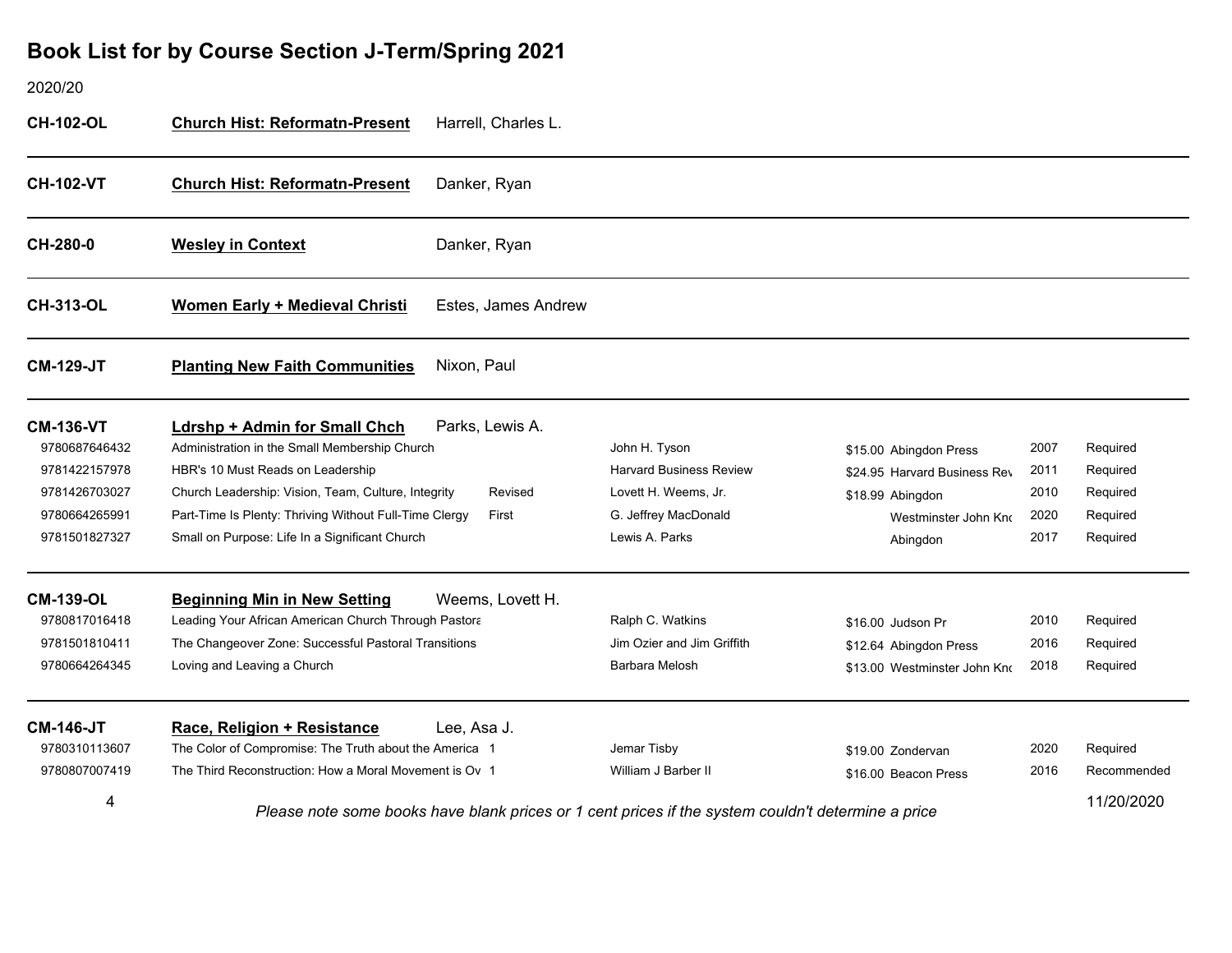| 2020/20<br>978-1501837593 | Holding Up Your Corner                                                                             | 1st                                | F. Willis Johnson                    | \$15.59 Abingdon Press        | 2017 | Recommended |
|---------------------------|----------------------------------------------------------------------------------------------------|------------------------------------|--------------------------------------|-------------------------------|------|-------------|
| <b>CM-150-VT</b>          | Ldrsp + Prcts of Missional Ch.                                                                     | Powe, Frederick Douglas            |                                      |                               |      |             |
| 9780787983253             | The Missional Leader: Equipping Your Church to Reach                                               |                                    | Alan Roxburgh, Fred Romanuk          | \$18.99 Jossey-Bass           | 2006 | Required    |
| 9780470633458             | Missional Communities: The Rise of the Post-Congregat                                              |                                    | Reggie McNeal                        |                               |      | Required    |
| 9780881777543             | Transforming Community: The Wesleyan Way to Mission                                                |                                    | Knight III, Henry H.; F. Douglas Pow | \$15.00 Discipleship Resource | 2016 | Required    |
| 19781501874376            | Connecting for Change: How to Engage People, Church                                                |                                    | Joseph W. Daniels and Christie Late  | \$11.74 Abingdon Press        | 2019 | Required    |
| 9781501896521             | The Adept Church: Navigating between a Rock and a Ha                                               |                                    | F Douglas Powe                       | \$14.99 Abingdon              | 2020 | Required    |
| 978-0802826923            | Treasure in Clay Jars: Patterns in Missional Faithfulness                                          |                                    | Lois Y. Barrett, et al               | Eerdsmans                     | 2004 | Required    |
| <b>CM-164-OL</b>          | <b>Exploring Digital Worship</b>                                                                   | Snyder, Timothy                    |                                      |                               |      |             |
| 0367888556                | @Worship: Liturgical Practices in Digital Worlds                                                   | Paperback, First Edi Teresa Berger |                                      | \$48.79 Routledge             | 2019 | Required    |
| 978-1441155450            | Ethnography as Christian Theology and Ethics                                                       | First                              | Christian Scharen and Aana Marie \   | \$36.95 Continuum             | 2011 | Required    |
| <b>CM-230-VT</b>          | <b>Foundations of Urban Minstry</b>                                                                | Hunt, C. Anthony                   |                                      |                               |      |             |
| 9780812993547             | Between the World and Me                                                                           |                                    | Coates, Ta-Nehisi                    | \$25.00 Spiegel & Grau        | 2015 | Required    |
| 9780827211056             | Ferguson and Faith: Sparking Leadership and Awakenin                                               |                                    | Francis, Leah Gunning                | \$19.99 Chalice Press         | 2015 | Required    |
| 9780664239688             | Theology from the Trenches: Reflections on Urban Minis                                             |                                    | Gench, Roger J.                      | \$17.00 Westminster John Kno  | 2014 | Required    |
| 9780687642250             | Urban Ministry: An Introduction                                                                    |                                    | Peters, Ronald E.                    | \$22.99 Abingdon Press        | 2007 | Required    |
| 9780664233495             | Sabbath in the City: Sustaining Urban Pastoral Excellen                                            |                                    | Stone, Brian and Claire Wolfteich    | \$20.00 Westminster John Kno  | 2008 | Required    |
| CM-249-0                  | <b>United Methodism II</b>                                                                         | Danker, Ryan                       |                                      |                               |      |             |
| <b>CM-251-JT</b>          | <b>Polity: United Methodist Chch</b>                                                               | Lemaster-Smith, Jonathan           |                                      |                               |      |             |
| <b>CM-254-VT</b>          | <b>Polity: Presbyterian (USA)</b>                                                                  | Ensign, David                      |                                      |                               |      |             |
| 5                         | Please note some books have blank prices or 1 cent prices if the system couldn't determine a price |                                    |                                      |                               |      | 11/20/2020  |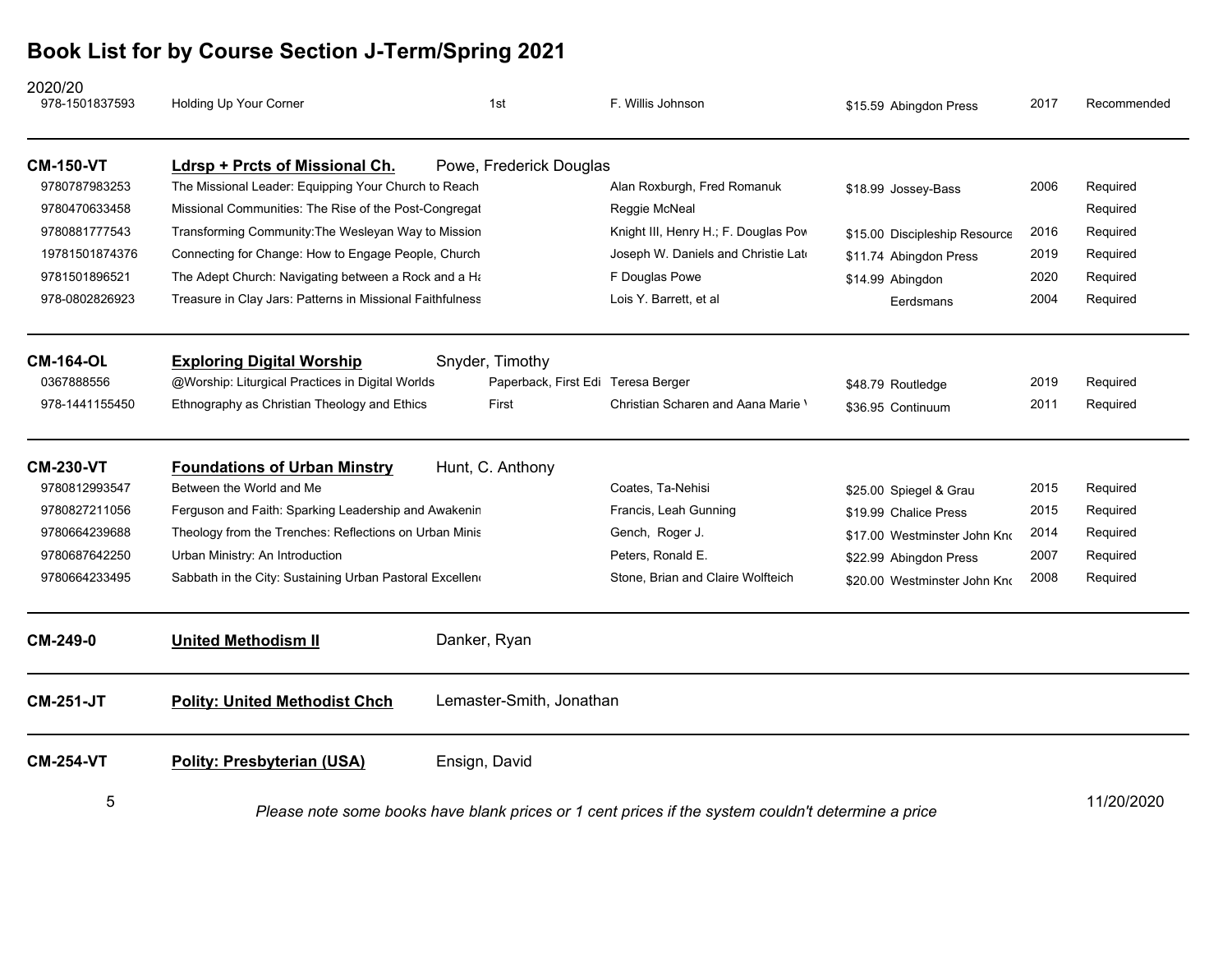2020/20

| <b>CM-315-JT</b><br>9780687038015<br>9781566992183<br>9781594716133 | <b>Conflict Resolution</b><br>Church Conflict: From Contention to Collaboration<br>Never Call Them Jerks<br>Redeeming Conflict: 12 Habits for Christian Leaders | Wellington, Robert Jonathan | Norma Cook Everist<br><b>Arthur Paul Boers</b><br>Ann M. Garrido                                   | \$18.99 Abingdon Press<br>\$15.00 Rowman & Littlefield I<br>\$13.55 Ave Maria Press | 2004<br>2016 | Required<br>Required<br>Required |
|---------------------------------------------------------------------|-----------------------------------------------------------------------------------------------------------------------------------------------------------------|-----------------------------|----------------------------------------------------------------------------------------------------|-------------------------------------------------------------------------------------|--------------|----------------------------------|
| <b>CM-406-VT</b>                                                    | <b>Comm. Engmnt Fellows Sem 1-2</b>                                                                                                                             | Parrish, Lorena             |                                                                                                    |                                                                                     |              |                                  |
| <b>CM-408-VT</b>                                                    | <b>Comm. Engmnt Fellows Sem 2-2</b>                                                                                                                             | Parrish, Lorena             |                                                                                                    |                                                                                     |              |                                  |
| <b>CM-410-VT</b>                                                    | <b>Comm. Engmnt Fellows Sem 3-2</b>                                                                                                                             | Parrish, Lorena             |                                                                                                    |                                                                                     |              |                                  |
| CM-420-0                                                            | <b>Project of Transformation UMP</b>                                                                                                                            | Parrish, Lorena             |                                                                                                    |                                                                                     |              |                                  |
| CM-440-0                                                            | <b>Project of Transformation MC</b>                                                                                                                             |                             |                                                                                                    |                                                                                     |              |                                  |
| <b>CM-450-VT</b><br>9780822310730<br>9780800637125                  | <b>Integrative Seminar: AACS</b><br>The Black Church in the African American Experience<br>Blow the Trumpet in Zion!: Global Vision and Action for t            | Lee, Asa J.                 | C. Eric Lincoln and Lawrence H. Ma<br>Iva E. Carruthers, Frederick D. Hay                          | \$29.95 Duke University Press<br>\$16.96 Fortress Press                             | 1990<br>2005 | Required<br>Required             |
| <b>EP-282-VT</b>                                                    | Faith, Politics, + Public Sq.                                                                                                                                   | Wheeler, Sondra Ely         |                                                                                                    |                                                                                     |              |                                  |
| <b>EP-290-VT</b><br>9780883445426                                   | <b>Paradigm + Pract Public Theo</b><br>A Theology of Liberation                                                                                                 | Elgendy, Rick               | 15th Anniversary Ed Gustavo Gutierrez                                                              | \$24.00 Orbis Books                                                                 |              | Required                         |
| 6                                                                   |                                                                                                                                                                 |                             | Please note some books have blank prices or 1 cent prices if the system couldn't determine a price |                                                                                     |              | 11/20/2020                       |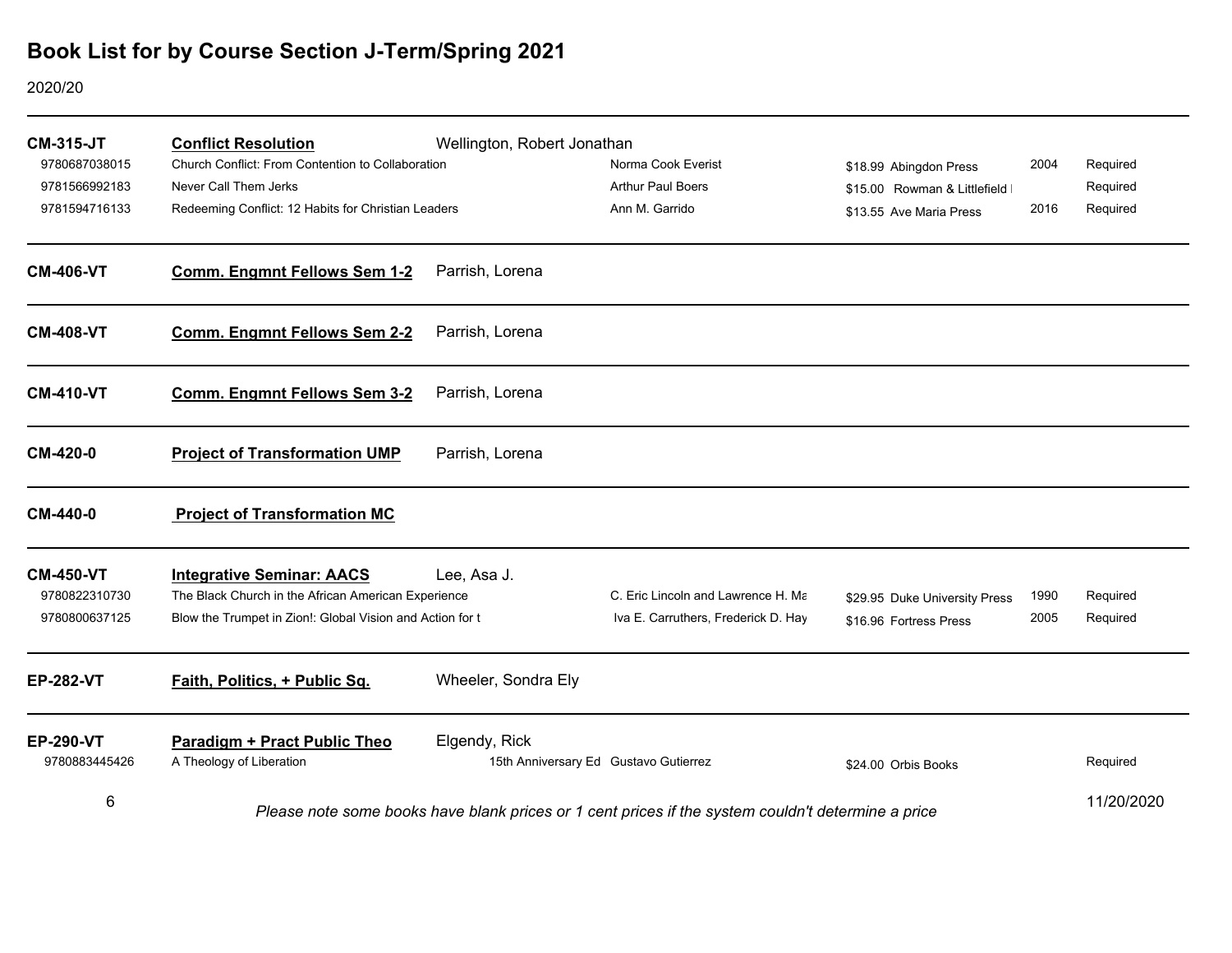| 2020/20<br>9780802865083          | The Republic of Grace                                                                              |                     | <b>Charles Mathewes</b>           | \$20.00 Eerdmans             | 2010 | Required   |
|-----------------------------------|----------------------------------------------------------------------------------------------------|---------------------|-----------------------------------|------------------------------|------|------------|
| 9781570751578                     | Black Theology & Black Power                                                                       | 1997                | James Cone                        | \$24.00 Orbis Books          | 1997 | Required   |
| <b>EP-303-VT</b>                  | <b>Sources Christn Moral Insight</b>                                                               | Elgendy, Rick       |                                   |                              |      |            |
| 9780687060559                     | Wesley and the Quadrilateral                                                                       |                     | Jones, Gunter, Miles, and Maddox  | \$42.00 Abingdon Press       | 1997 | Required   |
| 978-0664235376                    | Womanist Theological Ethics: A Reader                                                              | 1st                 | Katie Cannon, Emilie Townes and A | \$26.75 Westminster John Kno | 2011 | Required   |
| 978-0800697617                    | Bible and Ethics in the Christian Life: A New Conversation                                         |                     | Birch, Lapsley, Moe-Lobeda, Rasmı |                              |      | Required   |
| <b>EP-320-VT</b>                  | Power, Sex, and Money                                                                              | Wheeler, Sondra Ely |                                   |                              |      |            |
| EP-490-0                          | <b>PTP Capstone Project</b>                                                                        | Elgendy, Rick       |                                   |                              |      |            |
| <b>IS-100-OL</b>                  | <b>Master of Arts Integrative Sem</b>                                                              | Works, Carla        |                                   |                              |      |            |
| <b>IS-218-VT</b><br>9780807010235 | <b>Writing for Ministry</b><br>Meditations of the Heart                                            | Stewart, Raedorah   | <b>Howard Thurman</b>             | \$12.11 Beacon Press         | 1999 | Required   |
| 0829439080                        | The Art of Spiritual Writing                                                                       | First               | Vinita Hampton Wright             | Loyola Press                 |      | Required   |
| IS-501-0                          | <b>M.T.S. Paper</b>                                                                                | Cho, Paul           |                                   |                              |      |            |
| IS-502-0                          | <b>MTS Thesis Paper Rsrch Module</b>                                                               |                     |                                   |                              |      |            |
| <b>MM-102-VT</b>                  | <b>Spiritual Frmtn for Ministry 2</b>                                                              | Lee, Asa J.         |                                   |                              |      |            |
| 9780913408353                     | Disciplines of the Spirit                                                                          |                     | <b>Howard Thurman</b>             | \$13.00 Friends United Press | 1963 | Required   |
| 9780061686122                     | Spiritual Formation: Following the Movements of the Spi                                            |                     | Henri Nouwen                      | \$16.99 HarperOne            |      | Required   |
| $\overline{7}$                    | Please note some books have blank prices or 1 cent prices if the system couldn't determine a price |                     |                                   |                              |      | 11/20/2020 |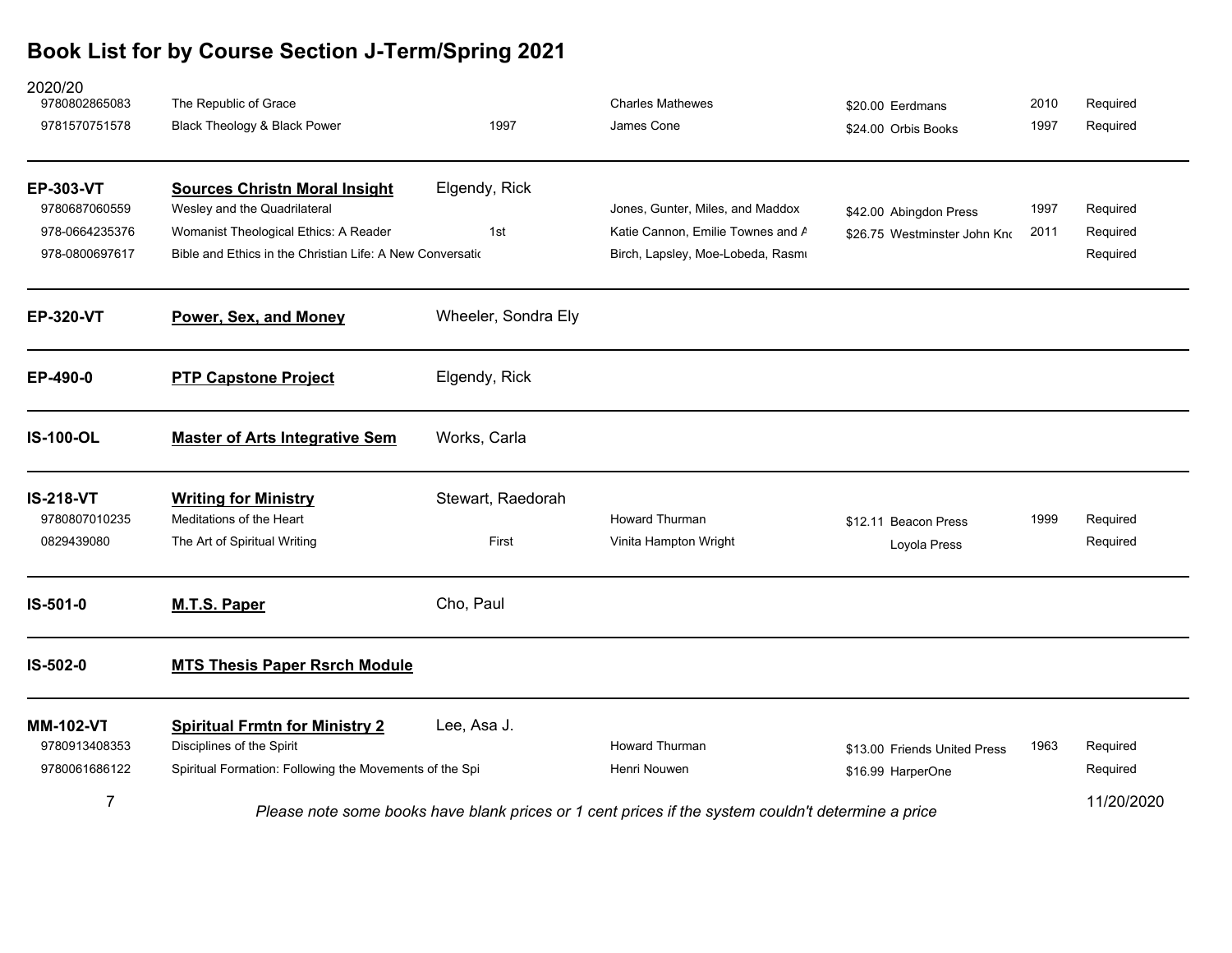### 2020/20

| <b>MM-102-VT</b><br>9780913408353<br>9780061686122 | <b>Spiritual Frmtn for Ministry 2</b><br>Disciplines of the Spirit<br>Spiritual Formation: Following the Movements of the Spi                                                            | Lee, Asa J.         | <b>Howard Thurman</b><br>Henri Nouwen | \$13.00 Friends United Press<br>\$16.99 HarperOne      | 1963         | Required<br>Required |
|----------------------------------------------------|------------------------------------------------------------------------------------------------------------------------------------------------------------------------------------------|---------------------|---------------------------------------|--------------------------------------------------------|--------------|----------------------|
| <b>MM-312-AF</b>                                   | PMM: Colloquy 1-2                                                                                                                                                                        | Bush, Joseph E.     |                                       |                                                        |              |                      |
| <b>MM-312-EV</b>                                   | PMM: Colloquy 1-2                                                                                                                                                                        | Bush, Joseph E.     |                                       |                                                        |              |                      |
| <b>MM-314-AF</b>                                   | PMM: Colloquy 2-2                                                                                                                                                                        | Bush, Joseph E.     |                                       |                                                        |              |                      |
| <b>MM-314-EV</b>                                   | PMM: Colloquy 2-2                                                                                                                                                                        | Bush, Joseph E.     |                                       |                                                        |              |                      |
| MM-322-0                                           | PMM: SPP Seminar 1-2                                                                                                                                                                     | Bush, Joseph E.     |                                       |                                                        |              |                      |
| MM-324-0                                           | PMM: SPP Seminar 2-2                                                                                                                                                                     | Bush, Joseph E.     |                                       |                                                        |              |                      |
| MM-350-0                                           | <b>PMM: Intercultural Immersion</b>                                                                                                                                                      | Bush, Joseph E.     |                                       |                                                        |              |                      |
| <b>PC-101-VT</b><br>9780664238407<br>9780687494996 | <b>Counseling Skills for Past Min</b><br>The Practice of Pastoral Care, Revised and Expanded E Revised and Expanc Carrie Doehring<br>Hearing Beyond the Words: How to Become a Listening | Comstock, Joanne P. | Justes, Emma                          | \$20.21 Westminster John Kno<br>\$17.00 Abingdon Press | 2015<br>2006 | Required<br>Required |

8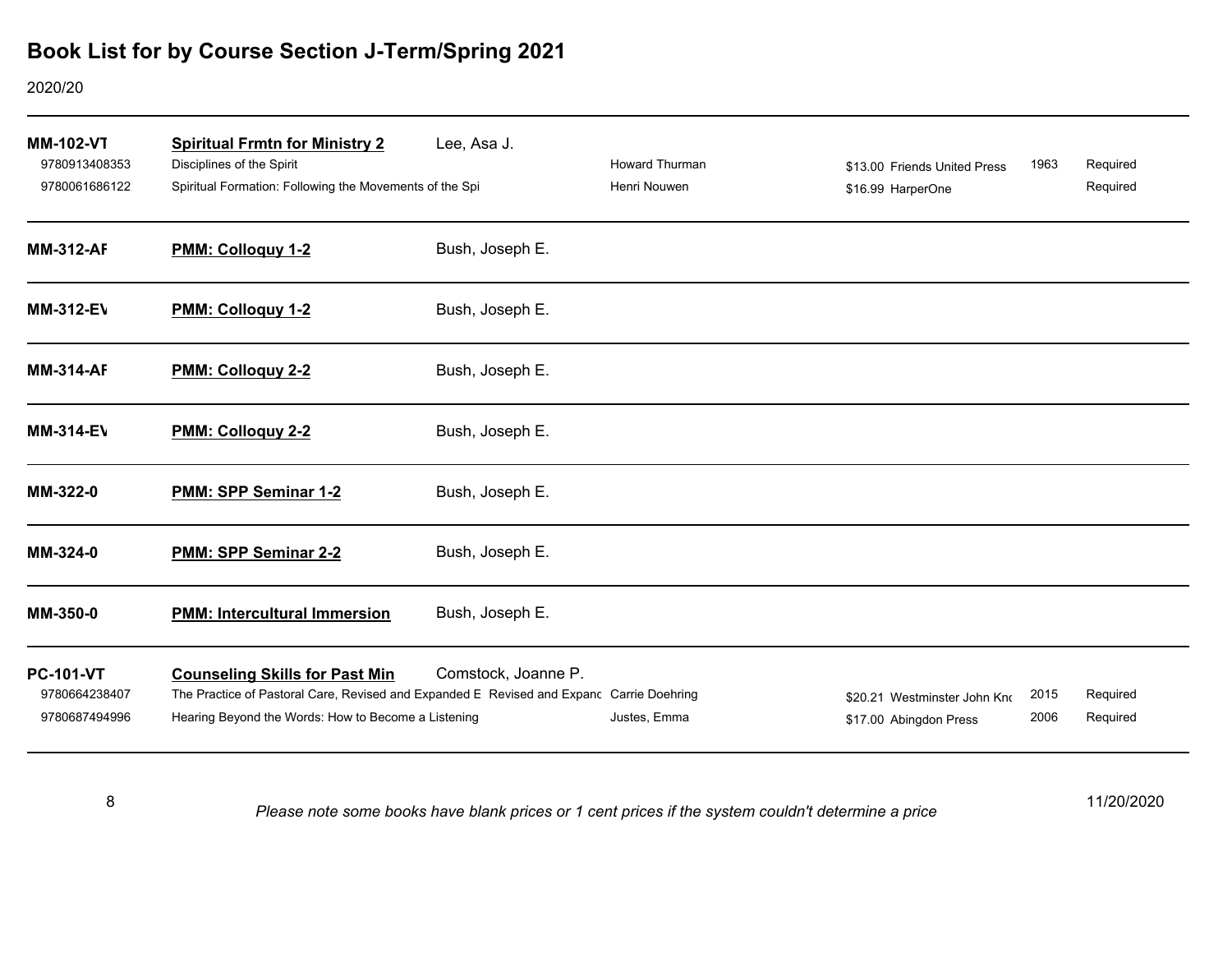### 2020/20

| <b>PC-111-OL</b>  | Koppel, Michael S.<br>Pastoral Care + Cnslng in Cntx       |                                     |                               |      |            |
|-------------------|------------------------------------------------------------|-------------------------------------|-------------------------------|------|------------|
| 9780800696610     | Grief: Contemporary Theory and the Practice of Ministry    | Kelly, Melissa                      | \$20.00 Fortress Press        | 2010 | Required   |
| 9780826412324     | Cultivating Wholeness: A Guide to Care and Counseling      | Margaret Kornfeld                   | \$34.95 Continuum             | 2000 | Required   |
| 9780800629557     | Creating A Healthier Church: Family Systems Theory, Le     | Ronald Richardson                   | \$19.00 Fortress              | 1996 | Required   |
| 978-0-8028-6368-3 | Grounded in the Living Word: The Old Testament and Pa      | Denise Dombkowski Hopkins and N     | Wm. B. Eerdmans               | 2010 | Required   |
| <b>PC-145-JT</b>  | Yates, Leo Allen<br><b>Pastoral Care Lgbtgia+ Persons</b>  |                                     |                               |      |            |
| 978-1532617119    | Ministry Among God's Queer Folk: LGBTQ Pastoral Car 2nd    | Bernard Schlager and David Kundtz   | \$24.85 Cascade Books         | 2019 | Required   |
| 978-1506458571    | Why Churches Need to Talk about Sexuality                  | Mark Wingfield                      | \$14.19 Fortress Press        | 2019 | Required   |
| <b>PC-256-VT</b>  | Strukova, Jana<br><b>Community + Non-Profit Min.</b>       |                                     |                               |      |            |
| 9781532612329     | Virtuous Friendship                                        | Douglas A. Hume                     | \$15.00 Cascade Books         | 2019 | Required   |
|                   | Drinking from the Same Well: Cross-Cultural Concerns i     | Lydia F. Johnson                    | \$15.00 Pickwick Publications | 2011 | Required   |
| 978-0062076212    | <b>Toxic Charity</b>                                       | Lupton                              |                               |      | Required   |
| 978-0-415-66145-4 | Nonprofit Organizations and Civil Society in the United S  | Kelly LeRoux and Mary K. Feeney     | Routledge                     |      | Required   |
| PC-491-0          | <b>Clinical Pastoral Edu 0.5 Unit</b>                      |                                     |                               |      |            |
| PC-493-0          | <b>Clinical Pastoral Edu 1.0 Unit</b>                      |                                     |                               |      |            |
| <b>PW-101-OL</b>  | <b>Foundations Christian Worship</b><br>Petrin, Anna Adams |                                     |                               |      |            |
| 0664233112        | The Worshiping Body: The Art of Leading Worship            | Kimberly Bracken Long               | \$20.36 Westminster John Kno  | 2009 | Required   |
| 9781490547060     | Images of Baptism                                          | Maxwell E. Johnson<br>2nd Edition   | \$14.95 CreateSpace Indepen   | 2001 | Required   |
| 9780814618608     | Christ in the Gospels of the Liturgical Year: Raymond E.   | Ronald D. Witherup                  | \$25.46 Liturgical Press      | 2008 | Required   |
| 978-1586170226    | The Wellspring of Worship:                                 | <b>First Edition</b><br>Jean Corbon | \$15.89 Ignatius Press        | 2005 | Required   |
|                   | Let the Whole Church Say Amen!                             | Laurence Hull Stookey               | \$0.01 Abingdon Press         | 2001 | Required   |
| 9                 |                                                            |                                     |                               |      | 11/20/2020 |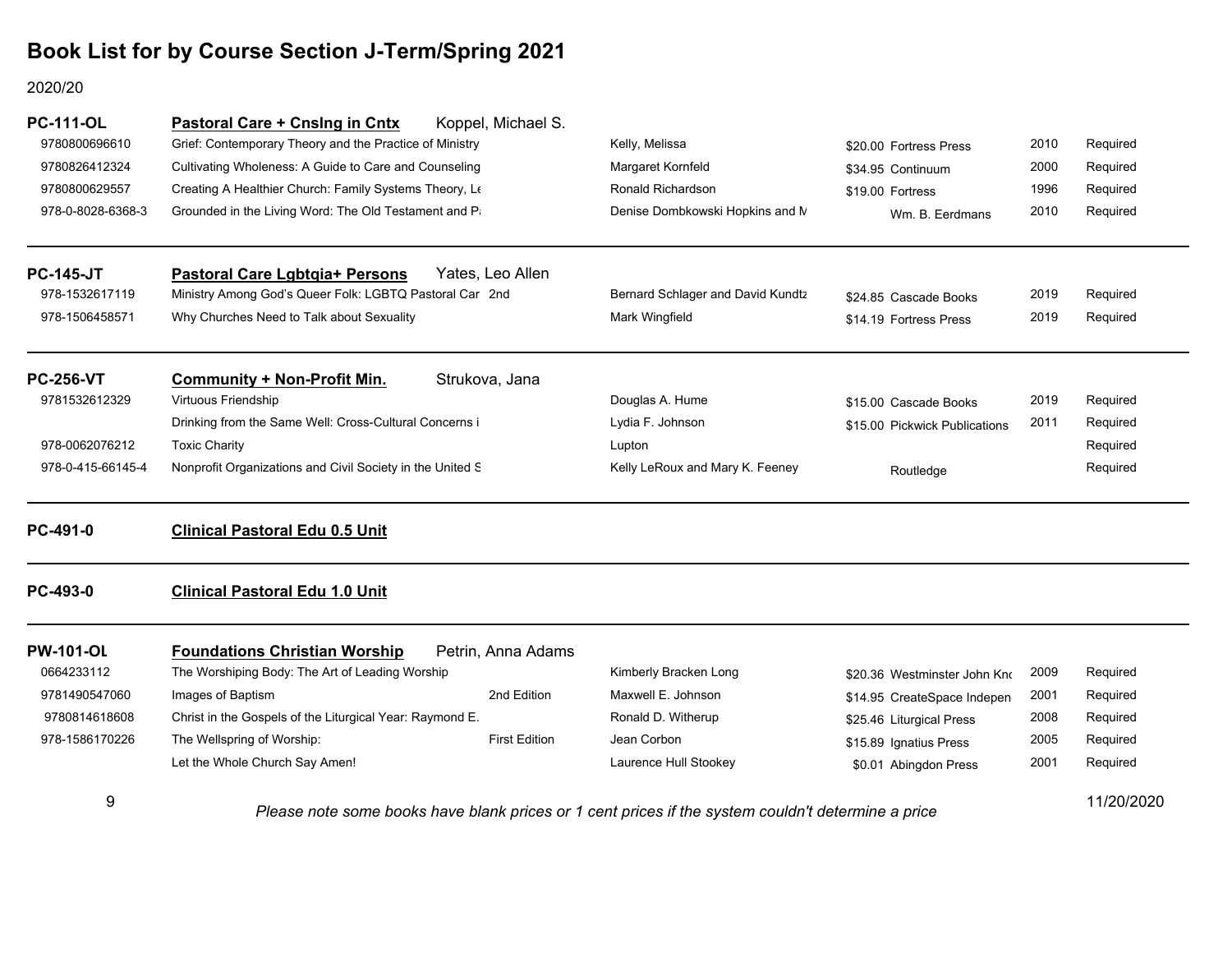2020/20

| <b>PW-125-VT</b> | <b>Foundations of Preaching</b>                             | Miles, Veronice                            |                          |                                       |      |             |
|------------------|-------------------------------------------------------------|--------------------------------------------|--------------------------|---------------------------------------|------|-------------|
| <b>PW-312-OL</b> | <b>Sacramentl Theo + Worship Lead</b>                       | Petrin, Anna Adams                         |                          |                                       |      |             |
| 9780814662175    | Divine Worship and Human Healing: Liturgical Theology       |                                            | Bruce T. Morrill         | \$29.21 Pueblo Books                  | 2009 | Required    |
| 9780814657638    | Efficacious Engagement: Sacramental Participation in th     |                                            | Kimberly Hope Belcher    | \$28.39 Michael Glazier               | 2011 | Required    |
| 9780814635223    | Confirmation: How a Sacrament of God's Grace Became         |                                            | <b>Timothy Gabrielli</b> | \$15.94 Liturgical Press              | 2013 | Required    |
| 9780521719179    | The Eucharist and Ecumenism: Let us Keep the Feast (        |                                            | George Hunsinger         | \$37.99 Cambridge University          | 2008 | Required    |
| 9780814682739    | Sacramentality Renewed: Contemporary Conversations          |                                            | Lizette Larson-Miller    | \$29.95 Michael Glazier               | 2016 | Required    |
| 9780664239305    | From This Day Forward: Rethinking the Christian Weddi       |                                            | Kimberly Bracken Long    | \$14.56 Westminster John Kno          | 2016 | Required    |
| 9781570756740    | Meeting Mystery: Liturgy, Worship, Sacraments (Theolog      |                                            | <b>Nathan Mitchell</b>   | \$17.36 Orbis Books                   | 2007 | Recommended |
| <b>PW-316-VT</b> | Liturgics: Ecology + Worship                                | Bush, Joseph E.                            |                          |                                       |      |             |
| 9780806670416    | Worship Guidebook for Lent and the Three Days               |                                            |                          | \$29.00 Augsburg Fortress             | 2009 | Required    |
| 9780806656205    | Evangelical Lutheran Worship (Leaders Desk Edition)         |                                            |                          | \$45.00 Augsburg Fortress             | 2006 | Recommended |
| 978-1556527661   | Rooted in the Earth: Reclaiming the African American Er     |                                            | Dianne D. Glave          |                                       |      | Required    |
| <b>PW-340-VT</b> | <b>Preaching Practicum</b>                                  | Hardman-Cromwell, Youtha C.                |                          |                                       |      |             |
| 9780687186945    | Imagining a Sermon                                          |                                            | Thomas H. Troeger        | \$17.99 Abingdon Press                | 1990 | Required    |
| <b>PW-373-VT</b> | <b>Preaching + Worship Black Trad</b>                       | Miles, Veronice                            |                          |                                       |      |             |
| 9780664236779    | I Believe I'll Testify: The Art of African American Preachi |                                            | Cleophus J. LaRue        | \$20.00 Westminster John Kno          | 2011 | Required    |
| 9780687036141    | <b>Black Preaching</b>                                      | Rev                                        | Henry Mitchell           | \$18.99 Abingdon Press                | 1990 | Required    |
| 9780817012021    | The Certain Sound of the Trumpet: Crafting a Sermon of      |                                            | Proctor. Samuel D.       | \$16.99 Judson Press                  | 1994 | Required    |
| 9781501818943    | Introduction to the Practice of African American Preachir   |                                            | Frank A. Thomas          | \$34.99 Abingdon Press                | 2004 | Required    |
| 9780817012205    | The Sacred Art of Preaching                                 |                                            | Moyd, Olin P.            | \$14.00 Judson Press                  | 1995 | Required    |
| 9780664261498    | Rethinking Celebration: From Rhetoric to Praise in Africa   |                                            | Cleophus LaRue           | \$20.00 Westminster John Kno          | 2016 | Required    |
| 10               |                                                             | فسيمر بالمرجانيات وبروحين المتعالم والمتحا |                          | is substant serificial debatementes s |      | 11/20/2020  |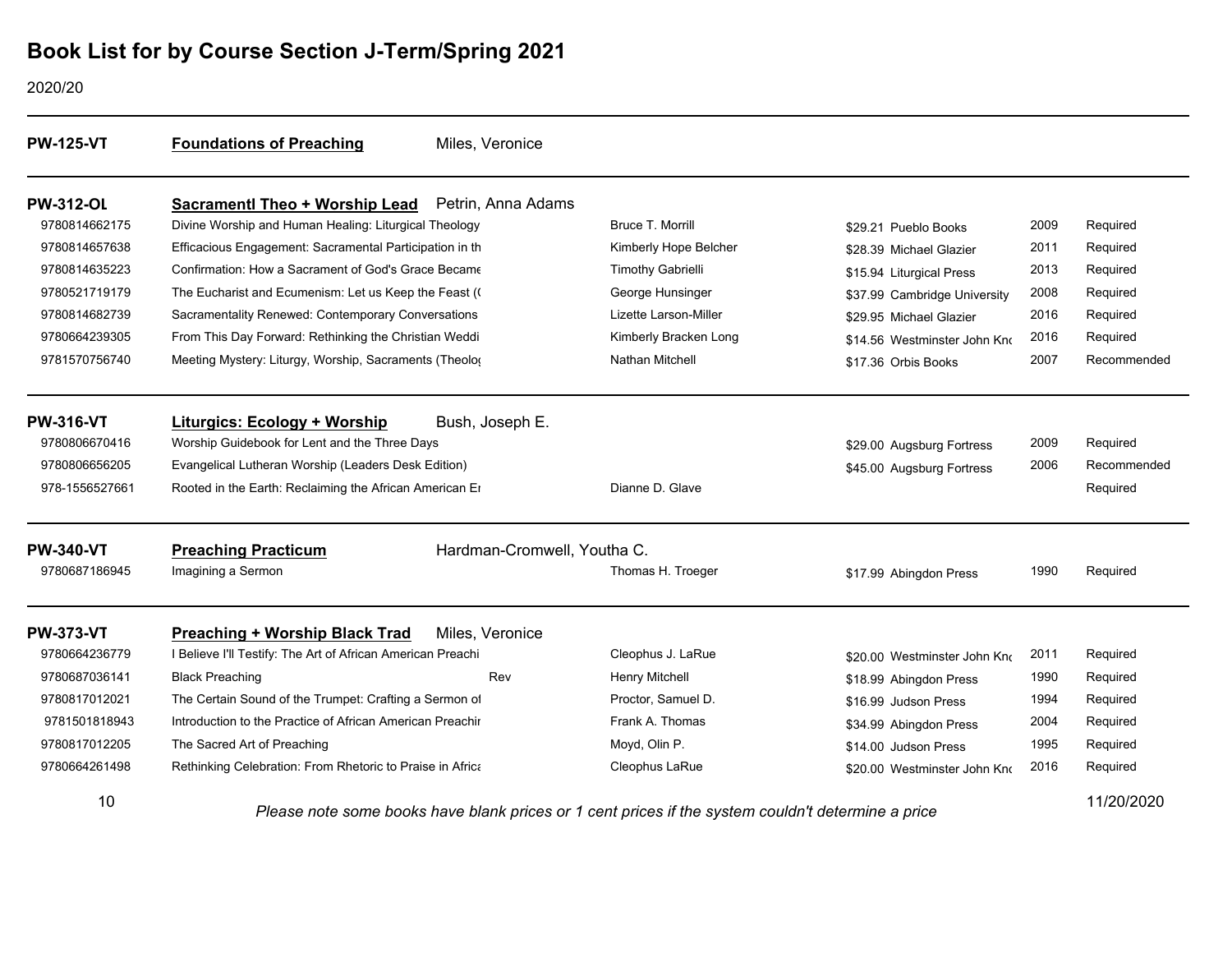#### 2020/20

| <b>RA-135-VT</b><br>9781579991005 | <b>Music Skills for Local Church</b><br>The Singing Thing: A Case for Congregational Song | Rosen, Carolyn        | John Bell                                               | \$18.00 GIA                                      | 2000         | Required             |
|-----------------------------------|-------------------------------------------------------------------------------------------|-----------------------|---------------------------------------------------------|--------------------------------------------------|--------------|----------------------|
| 1945935634<br>9780687431335       | Singing the Faith: Soundings of Lyrical Theology in the M<br>The United Methodist Hymnal  | Third                 | Chilcote, Paul Wesley<br><b>United Methodist Church</b> | \$32.99 Foundery Books<br>\$21.99 Abingdon Press | 2020<br>1989 | Required<br>Required |
| <b>RA-141-VT</b>                  | <b>Faith on Film</b>                                                                      | Abts, Devon Elizabeth |                                                         |                                                  |              |                      |
| <b>RA-147-VT</b>                  | <b>Graphic Novels + Religion</b>                                                          | Rosen, Aaron          |                                                         |                                                  |              |                      |
| 978-0375423079                    | In the Shadow of No Towers                                                                | any                   | Art Spiegelman                                          | \$30.00 Pantheon                                 |              | Recommended          |
| 978-1770460478                    | <b>Big Questions</b>                                                                      |                       | <b>Anders Nilsen</b>                                    | \$45.00 Drawn and Quarterly                      | 2011         | Recommended          |
| 978-1596914520                    | Logicomix: An Epic Search for Truth                                                       |                       | Apostolos Doxiadis and Christos Pa                      | \$19.00 Bloomsbury                               | 2009         | Required             |
|                                   | Unflattening                                                                              |                       | <b>Nick Sousanis</b>                                    | \$40.00 Harvard                                  | 2015         | Required             |
| 978-0375406508                    | Here                                                                                      |                       | <b>Richard McGuire</b>                                  | \$21.00 Pantheon                                 | 2014         | Recommended          |
| 978-0393061024                    | The Book of Genesis                                                                       |                       | R. Crumb                                                | \$27.00 W. W. Norton                             |              | Required             |
| 978-1770462991                    | Goliath                                                                                   |                       | Tom Gauld,                                              | \$14.00 Drawn and Quarterly                      | 2012         | Recommended          |
| 978-0827607880                    | <b>Megillat Esther</b>                                                                    |                       | J.T. Waldman                                            | \$33.00 Jewish Publication So                    | 2005         | Recommended          |
| 978-1770462342                    | Mary Wept Over the Feet of Jesus                                                          |                       | <b>Chester Brown</b>                                    | \$21.00 Drawn and Quarterly                      | 2016         | Required             |
| 978-1932234633                    | Buddha: Vol. 8: Jetavana                                                                  |                       | Osamu Tezuka                                            | \$15.00 Vertical                                 | 2007         | Required             |
|                                   | American Born Chinese                                                                     |                       | Gene Luen Yang                                          | \$15.00 Square Fis                               | 2008         | Recommended          |
| 978-0393328042                    | The Contract with God                                                                     |                       | <b>Will Eisner</b>                                      | \$16.00 W.W. Norton                              |              | Required             |
| 978-1770462182                    | <b>Blankets</b>                                                                           |                       | Craig Thompson                                          | \$20.00 Top Shelf                                | 2011         | Required             |
| 978-1779501127                    | Watchmen                                                                                  |                       | Alan Moore and Dave Gibbons                             | \$15.00 DC Comics                                | 1987         | Required             |
|                                   | It's a Bird                                                                               | ebook                 | Christian Cooper and Alitha E. Mart                     | \$0.00 D.C. Comics, Represe                      | 2020         | Required             |
| 978-1302900533                    | Black Panther: A Nation Under Our Feet Book 1                                             |                       | Ta-Nehisi Coates and Brian Stelfree                     | \$14.00 Marvel                                   | 2016         | Recommended          |
| 978-0785190219                    | Ms. Marvel Volume 1: No Normal                                                            |                       | G. Willow Wilson and Adrian Alphor                      | \$13.00 Marvel                                   | 2014         | Recommended          |
| 978-0809094684                    | Trinity: A Graphic History of the First Atomic Bomb                                       |                       | Jonathan Fetter-Vorm                                    | \$10.00 Hill and Wang                            | 2013         | Required             |
| 978-0867196023                    | Barefoot Gen: A Cartoon History of Hiroshima                                              |                       | Keiji Nakazawa                                          | \$14.00 Last Gasp                                | 2014         | Required             |

11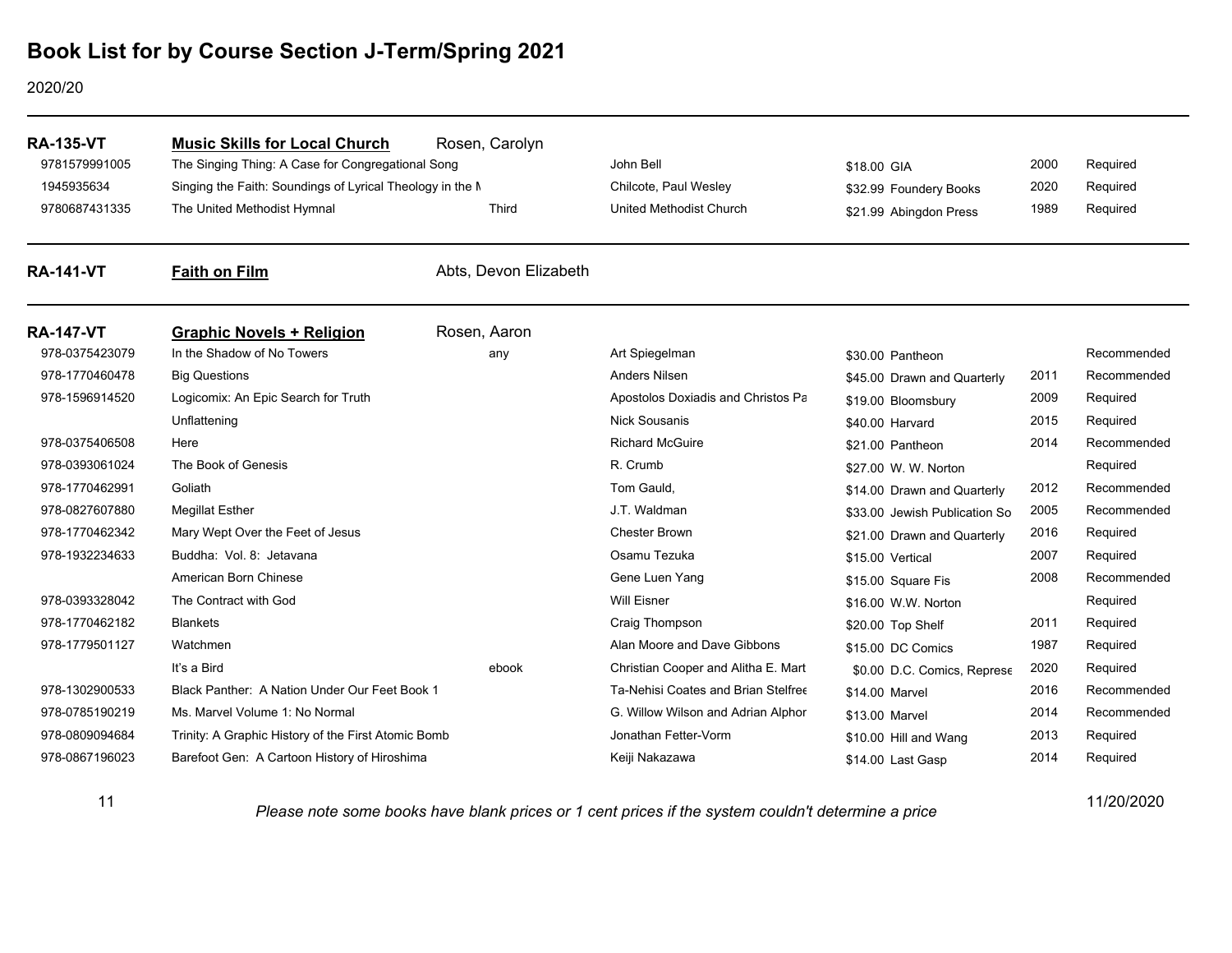### 2020/20

| <b>RA-173-VT</b><br>9780802868855 | Radosevic, Tracy A.<br><b>Performing Scripture</b><br>Bringing the Word to Life: Engaging the New Testament | Richard Ward, David Trobisch   | \$18.00 Wm. B. Eerdmans Pul | 2013 | Required    |
|-----------------------------------|-------------------------------------------------------------------------------------------------------------|--------------------------------|-----------------------------|------|-------------|
| 978-0224080514                    | Fun Home: A Family Tragicomic                                                                               | Alison Bechdel                 | \$15.00 Mariner Books       | 2007 | Required    |
| 978-0375714832                    | The Complete Persepolis                                                                                     | Marjane Satrapi                | \$19.00 Pantheon            | 2007 | Required    |
| 978-0375422812                    | The Rabbi's Cat                                                                                             | Joann Sfar                     | \$30.00 Pantheon            | 2007 | Recommended |
| 978-1906838843                    | Best of Enemies: A History of US and Middle East Relat                                                      | Jean-Pierre Filiu and David B. | \$15.00 SelfMade Hero       |      | Required    |
| 978-1560974321                    | Palestine                                                                                                   | Joe Sacco                      | \$19.00 Fantagraphics       |      | Recommended |
| 978-1770460713                    | Jerusalem: Chronicles from the Holy City                                                                    | <b>Guy Delisle</b>             | \$14.00 Drawn and Quarterly | 2012 | Required    |
| 978-0743475167                    | Yossel April 19, 1943                                                                                       | Joe Kubert                     | \$30.00 IBooks              | 2003 | Recommended |
| 978-0679406419                    | The Complete Maus                                                                                           | Art Spiegelman                 | \$22.00 Penguin             |      | Required    |

| 9780664255060  | Ministry in an Oral Culture                                          |             | <b>Tex Sample</b>     |                              |      | Required    |
|----------------|----------------------------------------------------------------------|-------------|-----------------------|------------------------------|------|-------------|
| 9780874834345  | The Storytelling Coach: How to Listen                                |             | Doug Lipman           |                              |      | Required    |
| 9780687396627  | Story Journey: An Invitation to the Gospel as Storytelling           |             | Thomas Boomershine    | \$24.99 Abingdon Press       | 1998 | Recommended |
| 9781563383960  | Proclaiming the Gospel: First Century Performance of M               |             | <b>Whitney Shiner</b> | \$39.95 Trinity Press Int'l  | 2003 | Recommended |
| 978-1725257849 | Embodied Performance: Mutuality, Embrace, and the Le                 |             | Sarah Agnew           | <b>Pickwick Publications</b> | 2020 | Recommended |
| 978-0757545405 | Performance Studies: The Interpretation of Aesthetic Te: 2nd Edition |             | Ronald J. Pelias      | Kendall Hunt Publishir       | 2007 | Recommended |
| 78-1556735738  | Thinking In Story: Preaching in a Post-Literate Age                  |             | Richard A. Jensen     | CSS Publishing Comp          | 1993 | Recommended |
| 978-1556129063 | Story as a Way of Knowing                                            | 1st Edition | Kevin M. Bradt        | Sheed & Ward                 | 1997 | Recommended |

| <b>RA-190-JT</b> | <b>Religious Themes in Drama</b> | Davis, Deryl A. |                                                                                                         |                          |      |             |
|------------------|----------------------------------|-----------------|---------------------------------------------------------------------------------------------------------|--------------------------|------|-------------|
| 9780375701887    | The Amen Corner: A Play          |                 | James Baldwin                                                                                           | \$12.95 Vintage          | 1998 | Required    |
| 9780156632775    | Murder in the Cathedral          |                 | T. S. Eliot                                                                                             | \$9.00 Harcourt          |      | Required    |
| 9780571161065    | Racing Demon: A Play             |                 | David Hare                                                                                              | \$11.66 Faber & Faber    |      | Required    |
| 9780395083536    | J.B.: A Play in Verse            |                 | Archibald MacLeish                                                                                      | \$13.09 Houghton Mifflin |      | Required    |
| 9780822224938    | <b>Freud's Last Session</b>      |                 |                                                                                                         |                          |      | Required    |
| 978-0571211012   | The Last Days of Judas Iscariot  |                 |                                                                                                         |                          |      | Required    |
| 9780571348701    | <b>Waiting for Godot</b>         |                 | <b>Beckett</b>                                                                                          |                          |      | Required    |
| 978-0571198771   | Wit                              |                 | Margaret Edson                                                                                          |                          |      | Recommended |
| 12               |                                  |                 | Dissa nata sana baalis baris blank nutaes and sant nutaes if the scribus as children datamatics a nutae |                          |      | 11/20/2020  |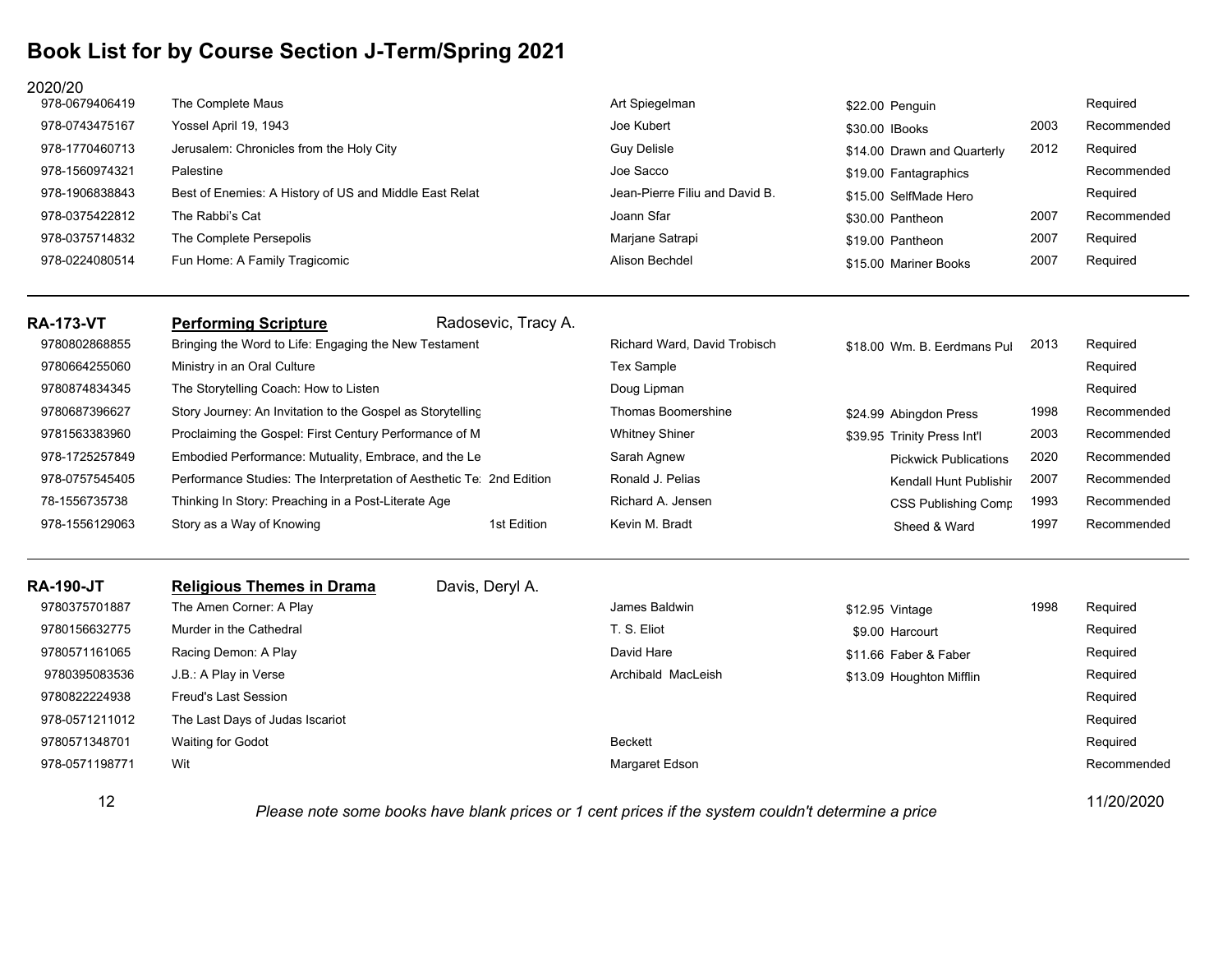| <b>ST-306-B</b>                    | <b>Systematic Theology 2</b>                                                            | Clarke, Sathianathan  |                            |                               |      |             |
|------------------------------------|-----------------------------------------------------------------------------------------|-----------------------|----------------------------|-------------------------------|------|-------------|
| 9780800683030                      | <b>Creation and Fall</b>                                                                | 1st Printing Ed       | <b>Dietrich Bonhoeffer</b> | \$22.44 Augsberg Fortress Pre | 1997 | Required    |
| 9780800628215                      | The Church in the Power of the Spirit                                                   |                       | Jurgen Moltmann            | \$29.00 Fortress              | 1993 | Required    |
| 9780800628239                      | God in Creation                                                                         |                       | Jurgen Moltmann            | \$29.00 Fortress              | 1993 | Required    |
| 978-08006366661                    | The Coming of God                                                                       |                       | Jurgen Moltmann            | <b>Fortress Press</b>         | 1996 | Required    |
| <b>ST-306-A</b>                    | <b>Systematic Theology 2</b>                                                            | Young, Josiah U.      |                            |                               |      |             |
| 9780679761785                      | <b>Blues for Mister Charlie</b>                                                         |                       | James Baldwin              | \$11.59 Vintage               |      | Required    |
| 9781883011512                      | <b>Baldwin: Early Novels and Stories</b>                                                |                       | James Baldwin              | \$25.00 Library of America    |      | Required    |
| 9781883011529                      | <b>Baldwin: Collected Essays</b>                                                        |                       | James Baldwin              | \$28.00 Library of America    |      | Required    |
| <b>ST-245-VT</b>                   | <b>Baldwin As Scl Critic + Thelgn</b>                                                   | Young, Josiah U.      |                            |                               |      |             |
| 978-0525509288                     | How to Be an Antiracist                                                                 |                       | Ibram X. Kendi             |                               | 2019 | Required    |
| 978-0807057834                     | An Indigenous Peoples' History of the United States                                     |                       | Roxanne Dunbar-Ortiz       | <b>Beacon Press</b>           | 2014 | Required    |
| 9780807005934                      | An African American and Latinx History of the United Sta                                |                       | Paul Ortiz                 | <b>Beacon Press</b>           | 2018 | Required    |
| 9780316453691                      | Stamped: Racism, Antiracism, and You                                                    |                       | Jason Reynolds             | Little, Brown and Com         | 2020 | Recommended |
| 978-0802876881                     | Burying White Privilege: Resurrecting A Badass Christia                                 |                       | Miguel A. De La Torre      | William B. Eerdmans I         | 2015 | Required    |
| 9780807047415                      | White Fragility: Why It's So Hard For White People to Ta                                |                       | Robin DiAngelo             | <b>Beacon Press</b>           | 2018 | Required    |
| <b>ST-222-HB</b><br>978-1626981096 | <b>Dismantling Racism</b><br>Stand Your Ground: Black Bodies and the Justice of Gor 1st | Price, Audrey Coretta | Kelly Brown Douglas        | \$20.62 Orbis Books           | 2015 | Required    |
| <b>ST-215-OL</b>                   | <b>Faces of Jesus World Religions</b>                                                   | Clarke, Sathianathan  |                            |                               |      |             |
| 2020/20<br>978-1573225083          | <b>Becket</b>                                                                           |                       | Jean Anouilh               |                               |      | Recommended |

13